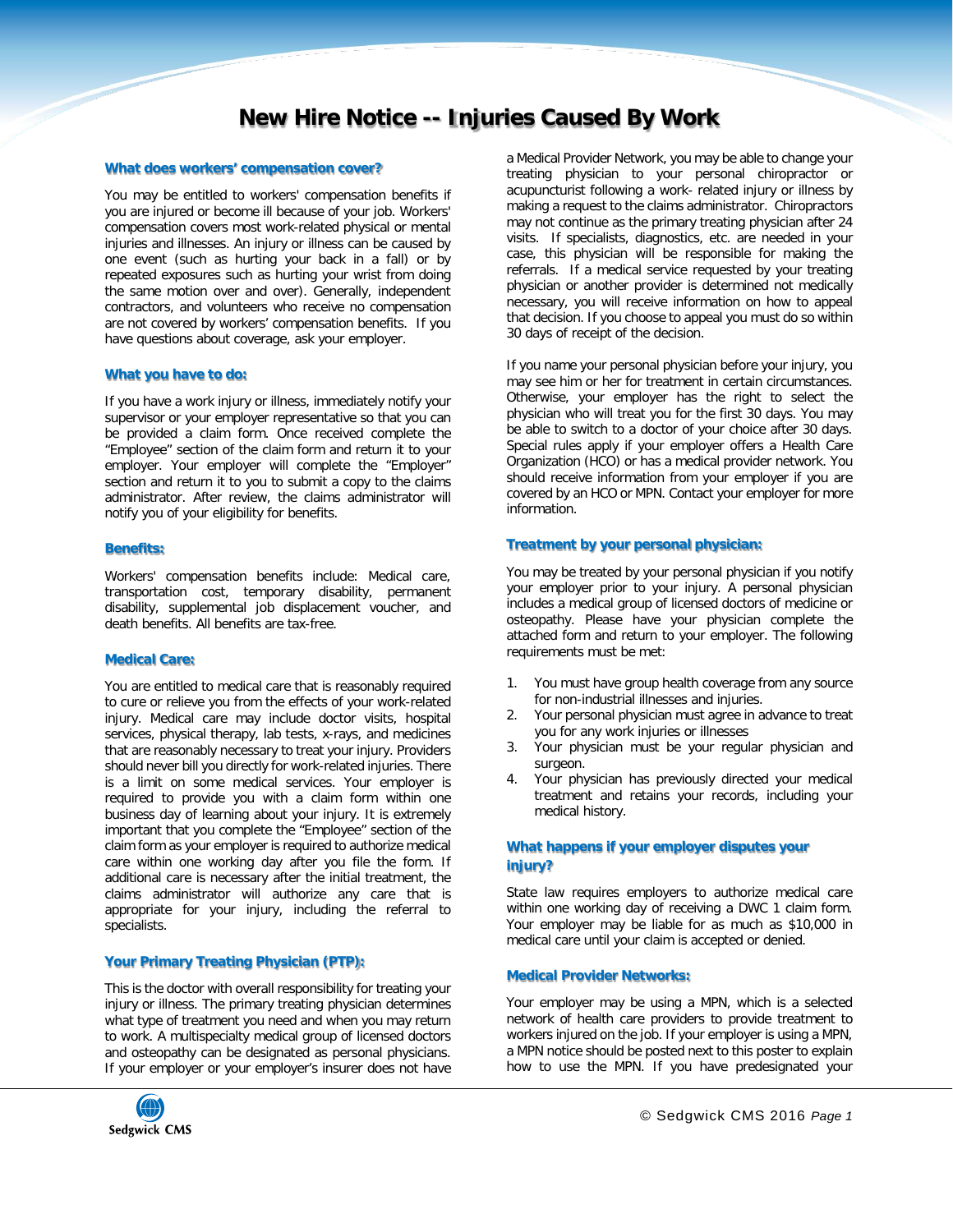personal physician prior to your work injury, then you may receive treatment from your predesignated doctor. If you have not predesignated and your employer is using a MPN, you are free to choose an appropriate provider from the MPN list after the first medical visit directed by the employer. If you are treating with a non-MPN doctor for an existing injury, you may be required to change to a doctor within the MPN.

# **What if my employer has a Medical Provider Network? \*\*Not-Applicable at CSUSM\*\***

If your employer has Medical Provider Network additional information can be obtained by reviewing the full employee notification which is required to be posted in close proximity to the workers' compensation poster.

# **What if my employer does not have a Medical Provider Network?**

If your employer does not have a Medical Provider Network, you may be able to change your treating physician to your personal chiropractor or acupuncturist following a workrelated injury or illness within 30 days of reporting your injury. Chiropractors may not continue as the primary treating physician after 24 visits. You may use the attached Notice of Personal Chiropractor or Personal Acupuncturist form to notify your employer of this change.

#### **Emergency Medical Care:**

If you need emergency care, call 911 for help immediately from the hospital, ambulance, fire department or police department.

# **First Aid:**

If you need first aid treatment, contact your employer. If you have more than a simple first aid injury, you will need to ask your employer for a claim form.

# **Temporary Disability (TD) Benefits:**

You may be entitled to payments if you lose wages while recovering. Your temporary disability rate is calculated by multiplying your average weekly wage by two thirds. The first 3 days of disability are not payable under California law unless there is hospitalization at the time of injury or the disability exceeds 14 days. If your physician returns you to work on a modified basis, you may be entitled to wage loss. This is generally calculated by multiplying the difference between your average weekly wage and your earnings during modified duties times two thirds. This is subject to the benefit minimums and maximums set by the California Legislature. Temporary disability benefits are payable within 14 days of the date of injury or knowledge of the injury. Subsequent payments are due every 14 days. Benefits will continue until your physician states you may return to work or your medical condition is permanent and stationary.

For injuries occurring on or after 1/1/08, no more than 104 weeks of temporary disability are payable within 5 years from the date of injury. For longer term conditions (hepatitis B & C, amputations, severe burns, HIV, high velocity eye injuries, chemical burns to the eyes, pulmonary fibrosis, and chronic lung disease) no more than 240 weeks within five years from the date of injury are payable. You may be eligible for state disability benefits from the Employment Development Department (EDD) if TD benefits are stopped, delayed, or denied. There are time limits so contact EDD at (800)480-3287 o[r www.edd.ca.gov](http://www.edd.ca.gov/) for information on when and how to apply.

#### **Permanent Disability (PD) Benefits**:

You may be entitled to payments if your physician says your injury has limited your ability to work. The permanent disability rate is calculated by multiplying your average weekly wage by two thirds, subject to statutory minimums and maximums. The amount of permanent disability or impairment may depend on your doctor's opinion, as well as your age, occupation type of injury and date of injury. If you have permanent disability or your claims examiner suspects you have permanent disability, a letter will be sent to you explaining your benefits, including the estimate or total value of permanent disability, weekly payment amount, how the benefit was calculated, and all of your related rights under the California Labor Code, including your right to object to the report upon which the determination is being based. Permanent Disability benefits are payable within 14 days of the last payment of temporary disability benefit or after you physician indicates there is permanent disability. The benefit is payable every fourteen days. Permanent Disability benefits are not payable until your claim is finalized if your employer offered a job upon termination of temporary disability benefits.

# **Supplemental Job Displacement Benefit:**

You may be entitled to a nontransferable voucher payable to a state approved school. To qualify, your injury must result in a permanent impairment and your employer is unable to offer modified or alternative work within 60 days of receipt of a report asserting that all medical conditions have reached maximum medical improvement. If after 60 days after receiving the doctors report your employer has not offered you regular, modified or alternative work, your claims administrator has 20 days to provide you Supplemental Job Displacement Benefits. If you qualify for the supplemental job displacement benefit, your claims examiner will provide a voucher for up to \$6,000.00. The voucher may be used for education related retraining and/or skill enhancement at a state accredited school, books, required tools, license or certification fees or other resources that can help you find a new job. There are limits on how much you can spend on some items, but if you qualify you will receive a letter with information for the use of this benefit.

# **Return to Work Fund**

If your injury results in permanent impairment and it is determined that the amount awarded is disproportionately low in comparison to your loss of earnings, you may be entitled to additional compensation. A fund was established

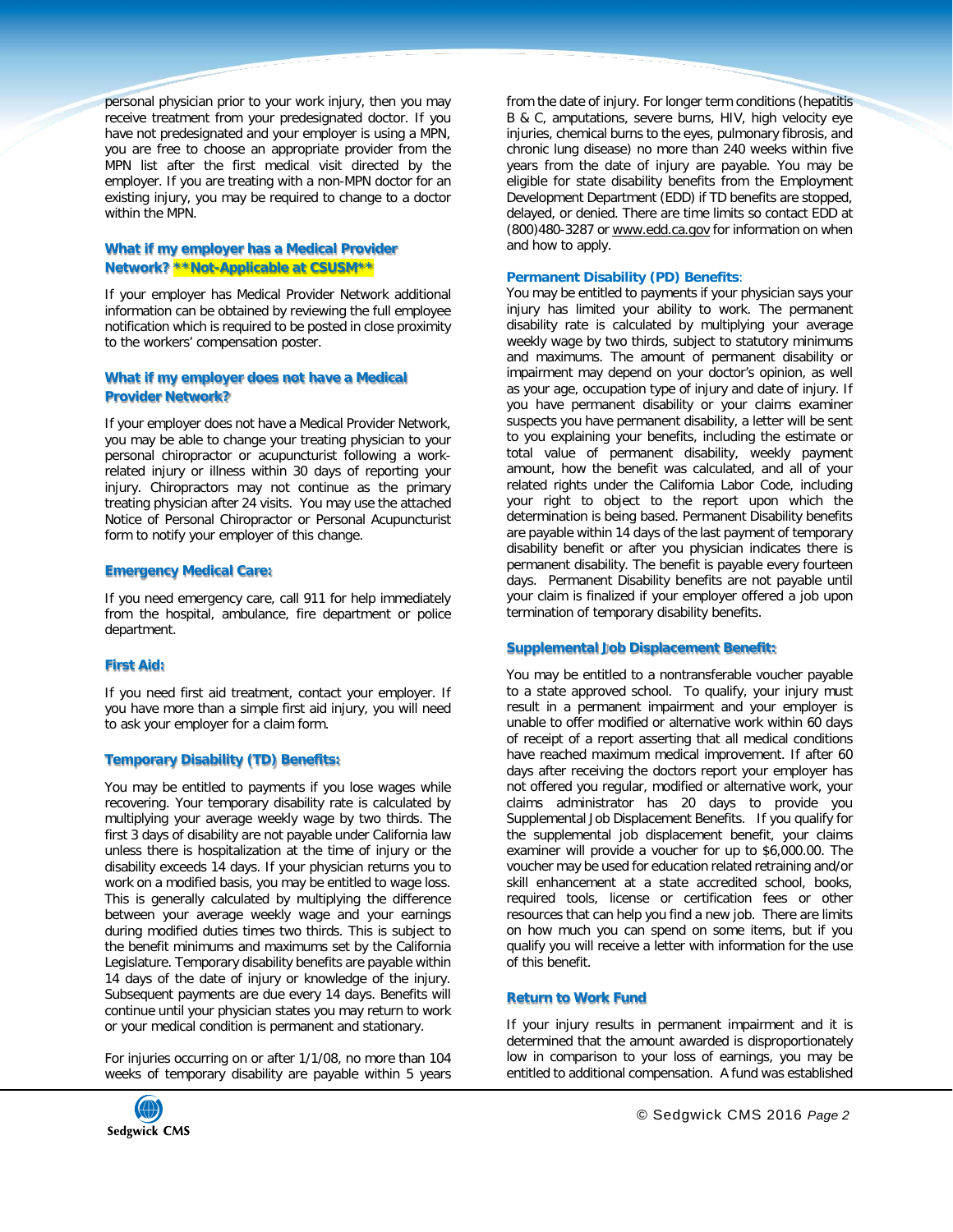to supplement permanent impairment benefits under specific circumstances. This fund is administered by the Division of Workers Compensation. Your examiner can assist in directing you to the correct resource to determine eligibility.

#### **Death Benefits:**

Death benefits are paid to dependents of a worker who dies from a work-related injury or illness. The benefit is calculated and paid in the same manner as temporary disability. This benefit is paid at a minimum rate of \$224 per week. The death benefit rates are set by state law and the amount depends upon the number of dependents. If dependent minor children are involved, death benefits are payable at least until the youngest child reaches majority age. Burial expenses are also provided under this benefit.

#### **Report Your Injury:**

Report the injury immediately to your supervisor or to:

Employer representative:

#### **Workers' Compensation Coordinator**

#### Phone number: **(760) 750-4502**

Don't delay. There are time limits. If you wait too long, you may lose your right to benefits. Your employer is required to provide you a claim form within one working day after learning about your injury. Within one working day after you file a claim form, your employer shall authorize the provision of all treatment, consistent with the applicable treating guidelines, for your alleged injury and shall be liable for up to ten thousand dollars (\$10,000) in treatment until the claim is accepted or rejected. Until the date the claim is accepted or rejected, liability for medical treatment shall be limited to ten thousand dollars (\$ 10,000). If your claim is denied, you have the right to appeal the decision within one year of the date of injury.

#### **Discrimination:**

It is illegal for your employer to punish or fire you for having a work injury or illness, for filing a claim, or testifying in another person's workers' compensation case. If proven, you may receive lost wages, job reinstatement, increased benefits, and costs and expenses up to limits set by the state.

#### **Questions?**

If you have questions, see your employer or the claims examiner who handles workers' compensation claims for your employer.

#### **Claims Administrator:**

**Sedgwick Claims Management Services, Inc.**

Address:PO Box 14629

City:Lexington State: CA \_\_\_\_ Zip: 40512-4629

Phone: **(800) 225-2998 \_\_\_\_\_\_\_\_\_\_\_\_\_\_\_\_\_\_\_\_\_\_**

The employer is insured for workers' compensation by:

#### \_\_\_**Self-Insured\_\_\_\_\_\_\_\_\_\_\_\_\_\_\_\_\_\_\_\_\_\_\_\_\_\_\_\_**

# **How do I locate information regarding my employer's current workers' compensation carrier?**

For information regarding your employer's workers' compensation carrier, please visit the below website.

#### [https://www.caworkcompcoverage.com](https://www.caworkcompcoverage.com/)

If the workers' compensation policy has expired, contact a Labor Commissioner at the Division of Labor Standards Enforcement - their number can be found in your local White Pages under California State Government, Department of Industrial Relations.

You can get free information from a State Division of Workers' Compensation Information & Assistance Officer.

The nearest Information & Assistance Officer is at:

Address: **7575 Metropolitan Dr. #202**\_\_\_\_\_\_\_\_\_\_\_\_\_\_

City: **San Diego, CA** Phone: **(619) 767-2082**\_\_\_\_\_\_\_\_\_\_

Hear recorded information and a list of local offices by calling toll-free (800) 736-7401.

Learn more online: [www.dir.ca.gov.](http://www.dir.ca.gov/)

#### **False claims and false denials:**

Any person who makes or causes to be made any knowingly false or fraudulent material statement or material representation for the purpose of obtaining or denying workers' compensation benefits or payments is guilty of a felony and may be fined and imprisoned.

Your employer may not be liable for the payment of workers' compensation benefits for any injury that arises from your voluntary participation in any off-duty recreational, social, or athletic activity that is not part of your work-related duties.

**\*For nonemergency medical care, contact your employer, the workers' compensation claims administrator, or go to:**

**Palomar Pomerado Corporate Health Services 120 Craven Road, Suite 101 San Marcos, CA 92096-0001**

(Requies authorization and coordination by the Workers' Compensation Coordinator)

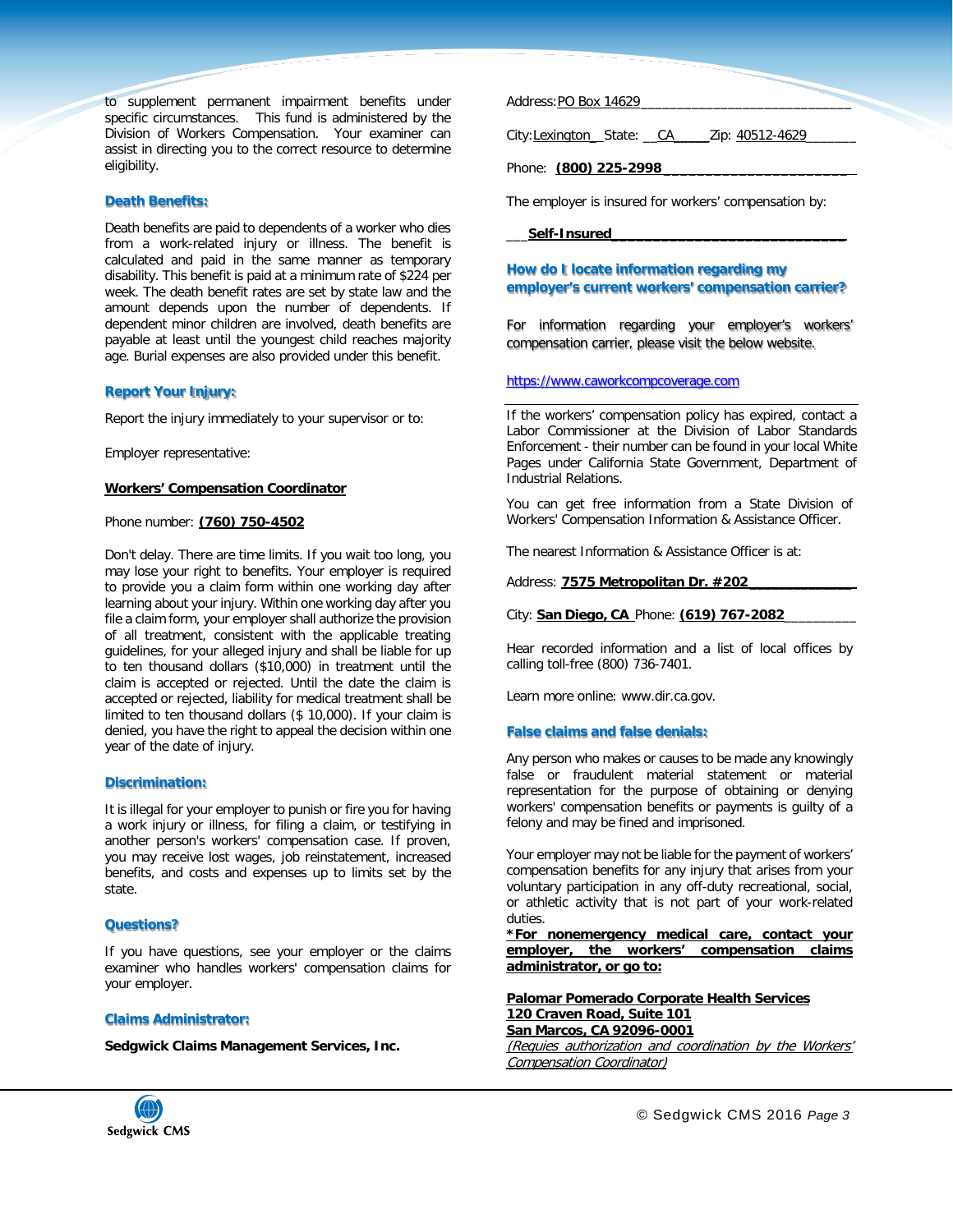# **PREDESIGNATION OF PERSONAL PHYSICIAN**

In the event you sustain an injury or illness related to your employment, you may be treated for such injury or illness by your personal medical doctor (M.D.) or doctor of osteopathic medicine (D.O.) if:

On the date of your work injury you have health coverage for injuries and illnesses that are not work related;

The doctor is your regular physician, who shall be either a physician who has limited his or her practice of medicine to general practice or who is a board-certified or board-eligible internist, pediatrician, obstetriciangynecologist, or family practitioner, and has previously directed your medical treatment, and retains your medical records;

Your "personal physician" may be a medical group if it is a single corporation or partnership composed of licensed doctors of medicine or osteopathy, which operates an integrated multispecialty medical group providing comprehensive medical services predominantly for non-occupational illnesses and injuries;

Prior to the injury your doctor agrees to treat you for work injuries or illnesses;

Prior to the injury you provided your employer the following in writing: (1) notice that you want your personal doctor to treat you for a work-related injury or illness, and (2) your personal doctor's name and business address.

You may use this form to notify your employer if you wish to have your personal medical doctor or a doctor of osteopathic medicine treat you for a work- related injury or illness and the above requirements are met.

# **NOTICE OF PREDESIGNATION OF PERSONAL PHYSICIAN**

# **Employee:**

**Complete this section.**

**TO: (name of employer).** If I have a work-related injury or illness, I choose to be treated by:

**(name of doctor) (M.D., D.O.)**

**(street address, city, state, ZIP) (telephone number)**

**Employee Name (please print):**

**Employee's Address: \_\_\_\_\_\_\_\_\_\_\_\_\_\_\_\_\_\_\_\_\_\_\_\_\_\_\_\_\_\_\_\_\_\_\_\_\_\_\_\_\_\_\_\_\_\_\_\_\_\_\_\_\_\_\_\_\_\_\_\_\_\_\_\_\_\_\_\_\_ '**

**Name of Insurance Company, Plan, or Fund providing health coverage for nonoccupational injuries or illnesses:\_\_\_\_\_\_\_\_\_\_\_\_\_\_\_\_\_\_\_\_\_\_\_\_\_\_\_\_\_\_\_\_\_\_\_\_\_\_\_\_\_\_\_\_\_\_\_\_\_\_\_\_\_\_\_\_\_\_\_\_**

**Employee's Signature**: \_\_\_\_\_\_\_\_\_\_\_\_\_\_\_\_\_\_\_\_\_\_\_\_\_\_\_\_\_\_\_\_\_\_\_\_\_\_\_\_\_\_\_\_\_\_\_\_\_\_\_\_\_\_\_\_\_\_\_\_\_\_\_\_ **Date:** \_\_\_\_\_\_\_\_\_

**Physician: I agree to this pre-designation:**

**Signature:**\_\_\_\_\_\_\_\_\_\_\_\_\_\_\_\_\_\_\_\_\_\_\_\_\_\_\_\_\_\_\_\_\_\_\_\_\_\_\_\_\_\_\_\_\_\_\_\_\_\_\_\_\_\_\_\_\_\_\_\_\_\_\_\_\_\_\_\_\_\_\_\_\_\_\_ **Date:** \_\_\_\_\_\_\_\_\_ **(physician or designated employee of the physician)**

The physician is not required to sign this form, however, if the physician or designated employee of the physician does not sign, other documentation of the physician's agreement to be predesignated will be required pursuant to Title 8, California Code of Regulations, section 9780.1 (a)(3)